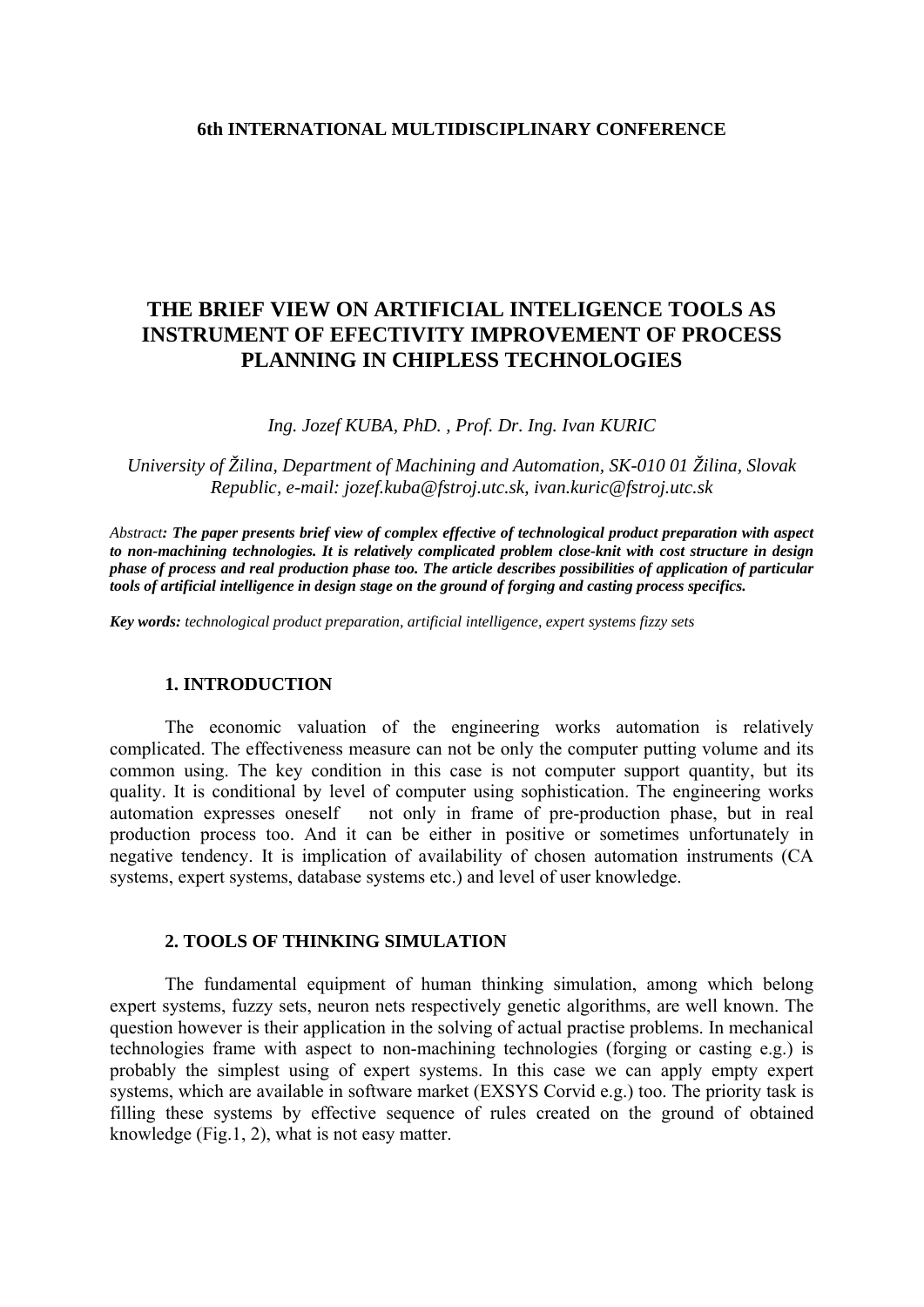

Fig. 1. Dates cumulating

| File | EXSYS Professional Editor<br>Edit Rule Options KB Files Question Help<br><b>EXSYS Professional</b>                                                                                      |                                                                                                               |
|------|-----------------------------------------------------------------------------------------------------------------------------------------------------------------------------------------|---------------------------------------------------------------------------------------------------------------|
|      | Rule 1<br>IF<br>CodeRoughness in [9,10] or CodePrecision in [1314]<br>THEN:<br>TypeOperation = 'TYPKALIBROVANIE'<br>and OperationName = "OBJEMOVÉ KALIBROVANIE<br><b>NA LLR 1000 A"</b> | $ \Box$ $\times$<br>Qualifier<br>Var. / Math<br>Choice<br>Command<br>Repeat<br>⊙ IF Part<br><b>CTHEN Part</b> |
|      | And/Or<br>Change<br>OK<br>Next<br>Prev<br><b>Delete</b><br>Cancel                                                                                                                       | C FI SF Part<br>$\Box$ Insert<br>GAND COR<br>C New OR<br>$\Box$ Note<br>$\Box$ Reference<br>$\sqcap$ Name     |

Fig. 2. Empty expert system filling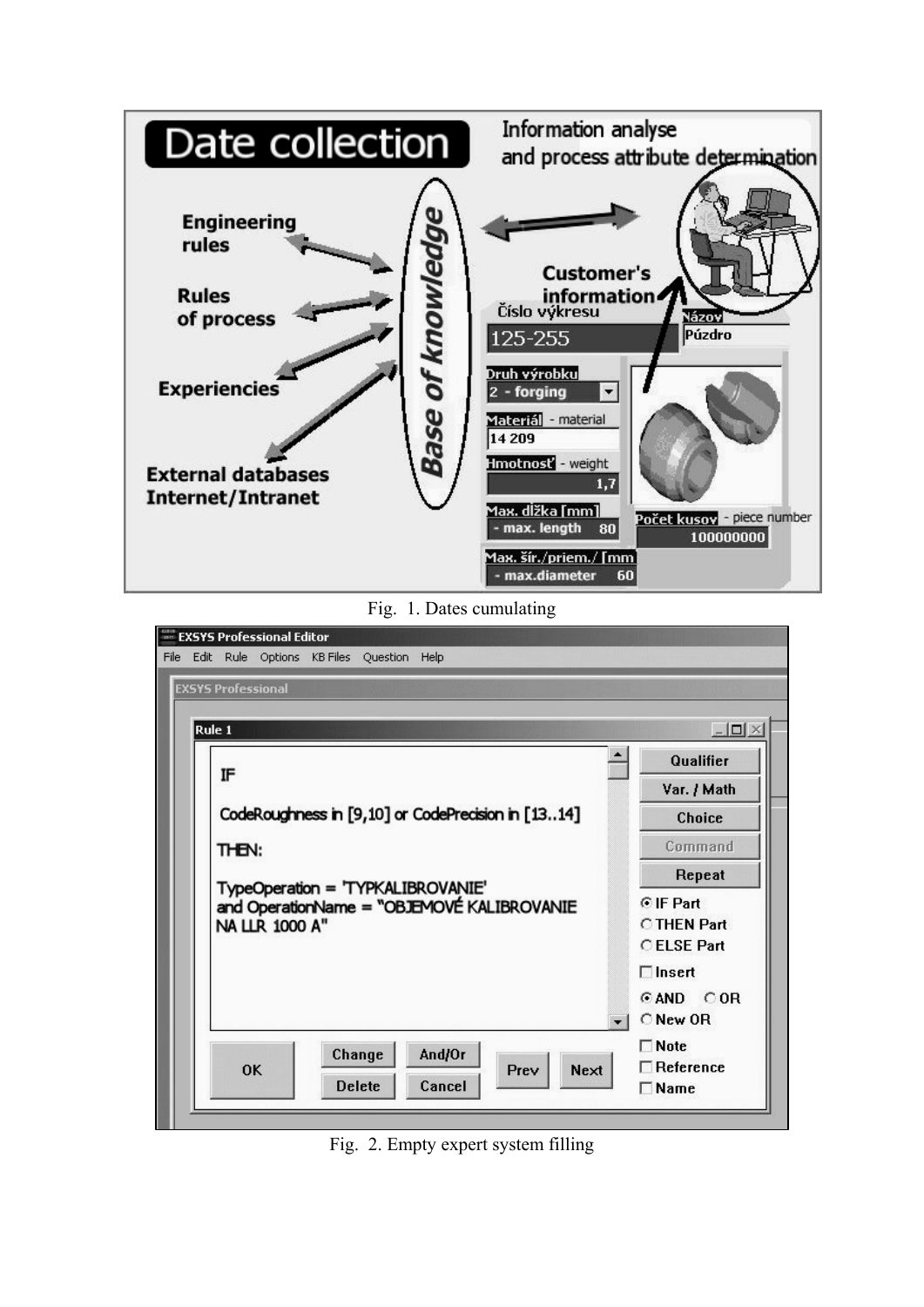The computer systems as instruments of product process design in frame of chipless technologies should not solve only exact tasks. This area is in a matter of fact only elimination of routine works in design process. Digitalisation of experience and human thinking is also indubitable fact in product process design. It is conditional by often necessity using of hard determinable process parameters.

The aim of effectiveness improvement of technological production preparation in frame on forging or casting is evolving of methodology for tasks solving, which are hard descriptionable (part complexity, shape segmentation, material flowing, etc.), by means of instruments based on the theory of fuzzy sets. The theory of fuzzy sets is powerful instrument enabling to build special modules of information systems reflective real processes. The necessary condition is analyse of relations between unsharp input dates and output dates, rules systematization advisable for fuzzifying of problem to gain output dates with maximal possible accuracy rate.

The properly designed methodology can be basis for creating of fuzzy modules of information systems for actual process in concrete manufacturing conditions.

For solving of tasks, where is assumption of occurrence more then one local extreme (Fig. 3), is suitable to apply principles based on genetic algorithms.



Fig.3. Dependence gross weight on cutting length

# **3. CONCLUSION**

The access to artificial intelligence tools application in production design stage has to be responsible. The analysis of structure solving tasks structure is important according to the choice of useful tool for achievement of optimal results. In some case will be surely sufficient instruments of "conventional mathematics", respectively conventional approaches to problem solving.